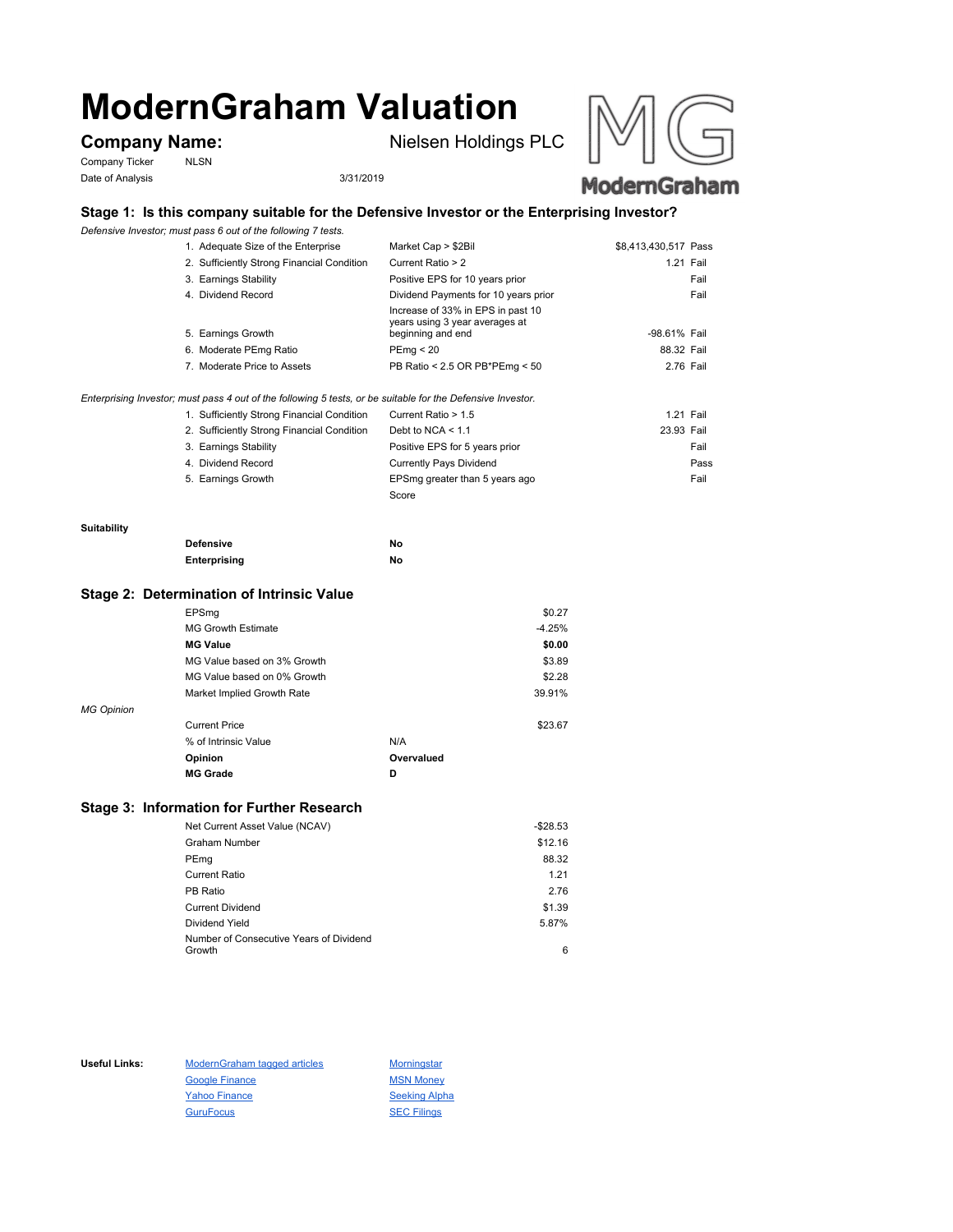| <b>EPS History</b> |          | <b>EPSmg History</b>                 |                  |
|--------------------|----------|--------------------------------------|------------------|
| Next Fiscal Year   |          |                                      |                  |
| Estimate           |          | \$0.82 Next Fiscal Year Estimate     | \$0.27           |
| Dec2018            | $-$2.00$ | Dec2018                              | \$0.20           |
| Dec2017            | \$1.20   | Dec2017                              | \$1.34           |
| Dec2016            | \$1.39   | Dec2016                              | \$1.38           |
| Dec2015            | \$1.54   | Dec2015                              | \$1.28           |
| Dec2014            | \$1.00   | Dec2014                              | \$1.06           |
| Dec2013            | \$1.94   | Dec2013                              | \$0.83           |
| Dec2012            | \$0.75   | Dec2012                              | $-$0.01$         |
| Dec2011            | \$0.23   | Dec2011                              | $-$0.51$         |
| Dec2010            | \$0.46   | Dec2010                              | $-$0.85$         |
| Dec2009            | $-$1.79$ | Dec2009                              | $-$1.29$         |
| Dec2008            | $-$2.61$ | Dec2008                              | $-$0.87$         |
| Dec2007            | \$0.00   | Dec2007                              | \$0.00           |
| Dec2006            | \$0.00   | Dec2006                              | \$0.00           |
| Dec2005            | \$0.00   | Dec2005                              | \$0.00           |
| Dec2004            | \$0.00   | Dec2004                              | \$0.00           |
| Dec2003            | \$0.00   | Dec2003                              | \$0.00           |
| Dec2002            |          | \$0.00 Balance Sheet Information     | 12/1/2018        |
| Dec2001            |          | \$0.00 Total Current Assets          | \$2,003,000,000  |
| Dec2000            |          | \$0.00 Total Current Liabilities     | \$1,657,000,000  |
| Dec1999            |          | \$0.00 Long-Term Debt                | \$8,280,000,000  |
|                    |          | <b>Total Assets</b>                  | \$15,179,000,000 |
|                    |          | Intangible Assets                    | \$12,011,000,000 |
|                    |          | <b>Total Liabilities</b>             | \$12,136,000,000 |
|                    |          | Sharee Outetanding (Diluted Average) | 355 105 000      |